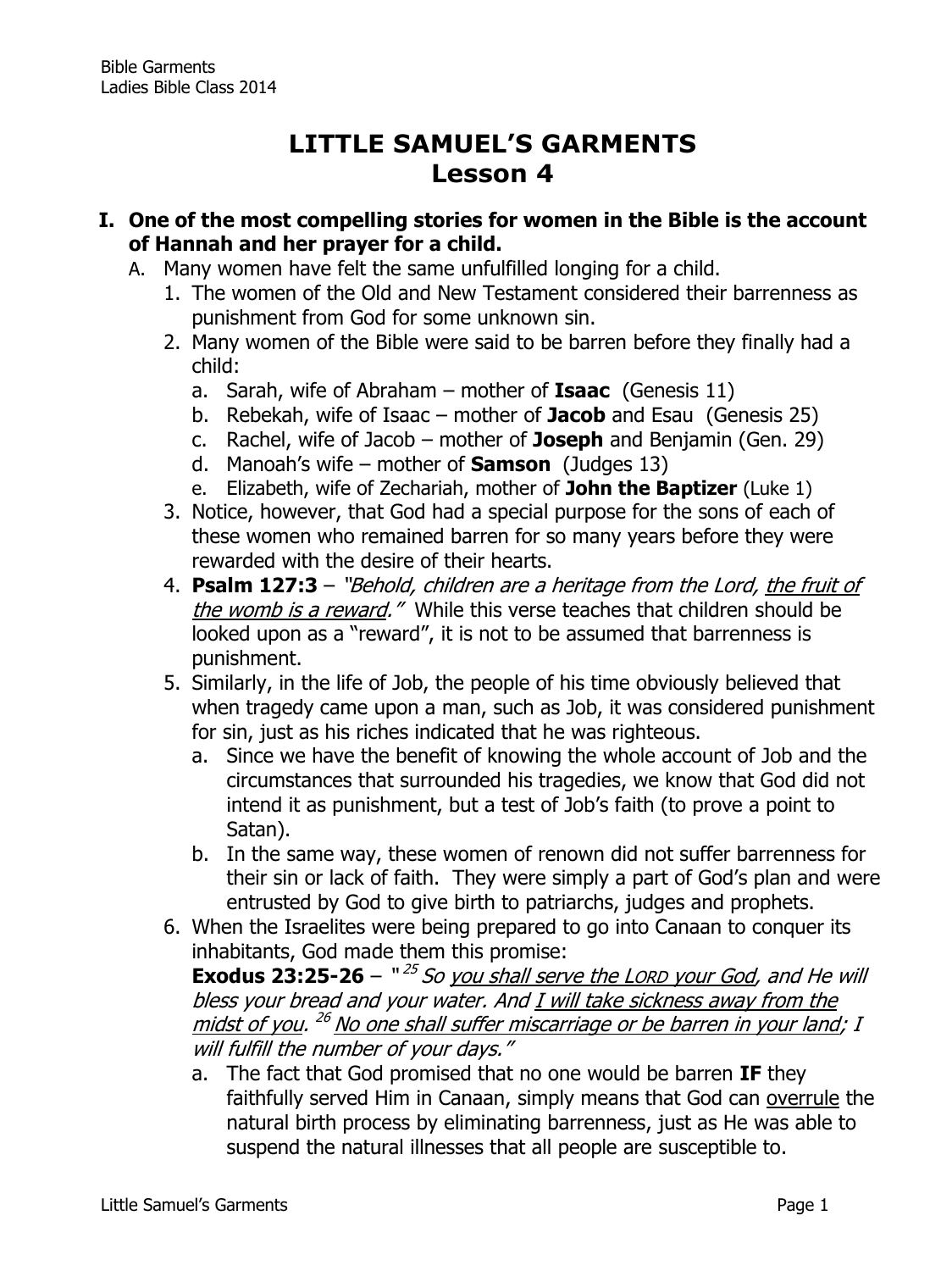- b. It has always been, and it still is today, that some women have medical problems that prevent them from conceiving. While this is heartbreaking for many women, it is not to be construed as punishment.
- B. Hannah was one of two wives of Elkanah. In fact, she was Elkanah's favorite.

## (**I Samuel 1)**

- 1. The other wife was Peninnah. She had sons and daughters but Hannah had no children.
- 2. Once each year Elkanah took his family to Shiloh to offer sacrifices and worship God.
	- a. Elkanah gave portions of the offerings to Peninnah and all her sons and daughters.
	- b. But Elkanah loved Hannah more so he gave her a double portion of the offerings.
- 3. Peninnah made Hannah's life miserable by constantly reminding her that the Lord has "closed her womb".
	- a. While they were at Shiloh, Hannah was so discouraged and unhappy that she wept and could not eat.
	- b. Elkanah asked Hannah why she grieved so, since he tried to be better to her than ten sons.
- 4. When they had finished eating, Hannah went near the Tabernacle where Eli, the priest, was sitting in the door of the Tabernacle.
	- a. Hannah prayed and wept in anguish and then she made a vow saying: **I Samuel 1:11** – "O Lord of hosts, if You will indeed look on the affliction of Your maidservant and remember me, and not forget Your maidservant, but will give Your maidservant a male child, then I will give him to the Lord all the days of his life, and no razor shall come upon his head."
	- b. Eli saw Hannah as her mouth moved but no words were coming out because Hannah was "speaking in her heart" (vs 13).
	- c. Eli thought Hannah was drunk and he scolded her. But Hannah said: "I am not drunk, but have poured out my soul before the Lord." (vs 15)
	- d. Eli then told Hannah that her petition would be granted, even though he didn't know what her petition was.
	- e. Hannah went away no longer sad. (vs 18)
- C. When Hannah and Elkanah returned to her home, her petition was answered and she gave birth to a son, named Samuel, which means "I have asked for him from the Lord".
	- 1. In the first few years of Samuel's life, Elkanah continued going to Shiloh annually to sacrifice and worship, but Hannah and Samuel did not go.
	- 2. Hannah kept Samuel at home until he was weaned, which may have been about four years old (according to Jewish history).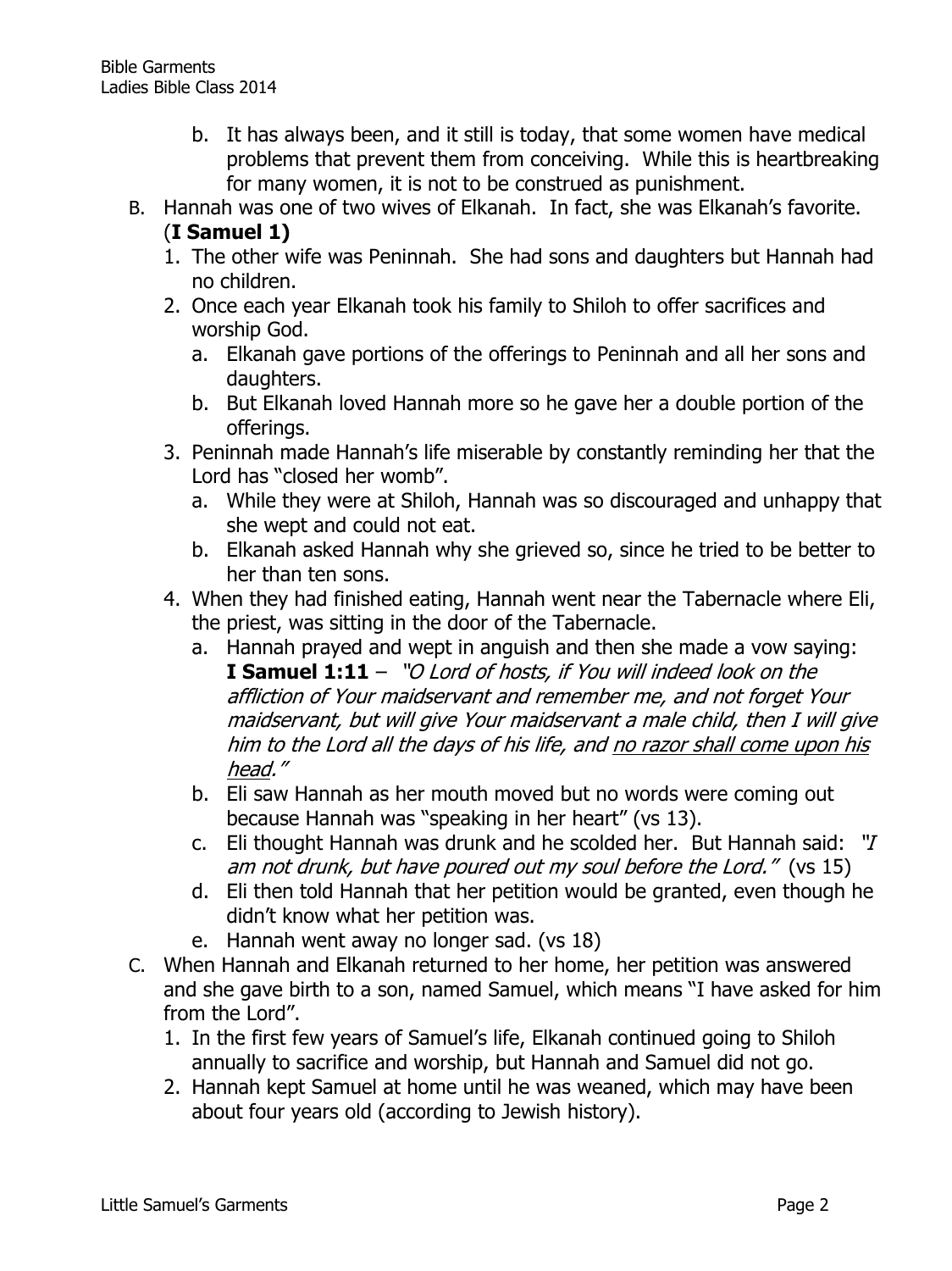- a. When Samuel was weaned Hannah took Samuel to Shiloh to offer sacrifices.
- b. Hannah spoke to Eli saying:

**I Samuel 1:26-28** – "...I am the woman who stood by you praying to the Lord. For this child I prayed and the Lord has granted me my petition... Therefore I also have **lent** him to the Lord **as long as he lives** he shall be lent to the Lord."

- c. Hannah and Elkanah went back home and left Samuel to serve the Lord with Eli, the priest.
- d. Imagine how difficult it would be to leave your only child to be raised by someone else.
- e. However, Hannah had made a vow to God which she was required to fulfill. (we spoke about the seriousness of making vows to God in a previous lesson)

### **II. Samuel Begins His Service To God**

- A. Hannah and Elkanah could only see Samuel once each year as they came to Shiloh to offer sacrifices.
	- 1. "Samuel ministered before the Lord, even as a child, wearing a linen ephod."
	- 2. In our lesson on the "Priestly Garments", we learned that an ephod was an apron-like garment that was worn over a tunic or robe.
		- a. The Levitical Priests wore a plain linen ephod, like Samuel's.
		- b. The High Priest wore a very elaborately decorated ephod.
	- 3. Eli blessed Hannah and Elkanah each year as they brought their sacrifices to Shiloh saying "The Lord give you descendants from this woman for the loan that was given to the Lord." **I Samuel 2:20**
	- 4. Hannah gave birth to three more sons and two daughters.
	- 5. It appears that the vow Hannah made to "lend Samuel to the Lord" was a Nazirite vow on behalf of Samuel.
	- 6. The details of the Nazirite vow are given in **Numbers 6:1-27.**
		- a. The Nazirite vow was voluntary, and could be made by a man or a woman.
		- b. Wine was forbidden (or any fermented drink) as well as the grapes or raisins.
		- c. Cutting the hair on their head was forbidden
		- d. There was no set length of time for a vow. Apparently the person making the vow had to decide how long their vow would last, with a specific beginning and ending set.
		- e. One under this vow could not go near a dead body or would he would become defiled.If someone died near him and he accidently became defiled, he had to go through a seven-day purification ritual. On the seventh day he would shave his head and start his vow all over.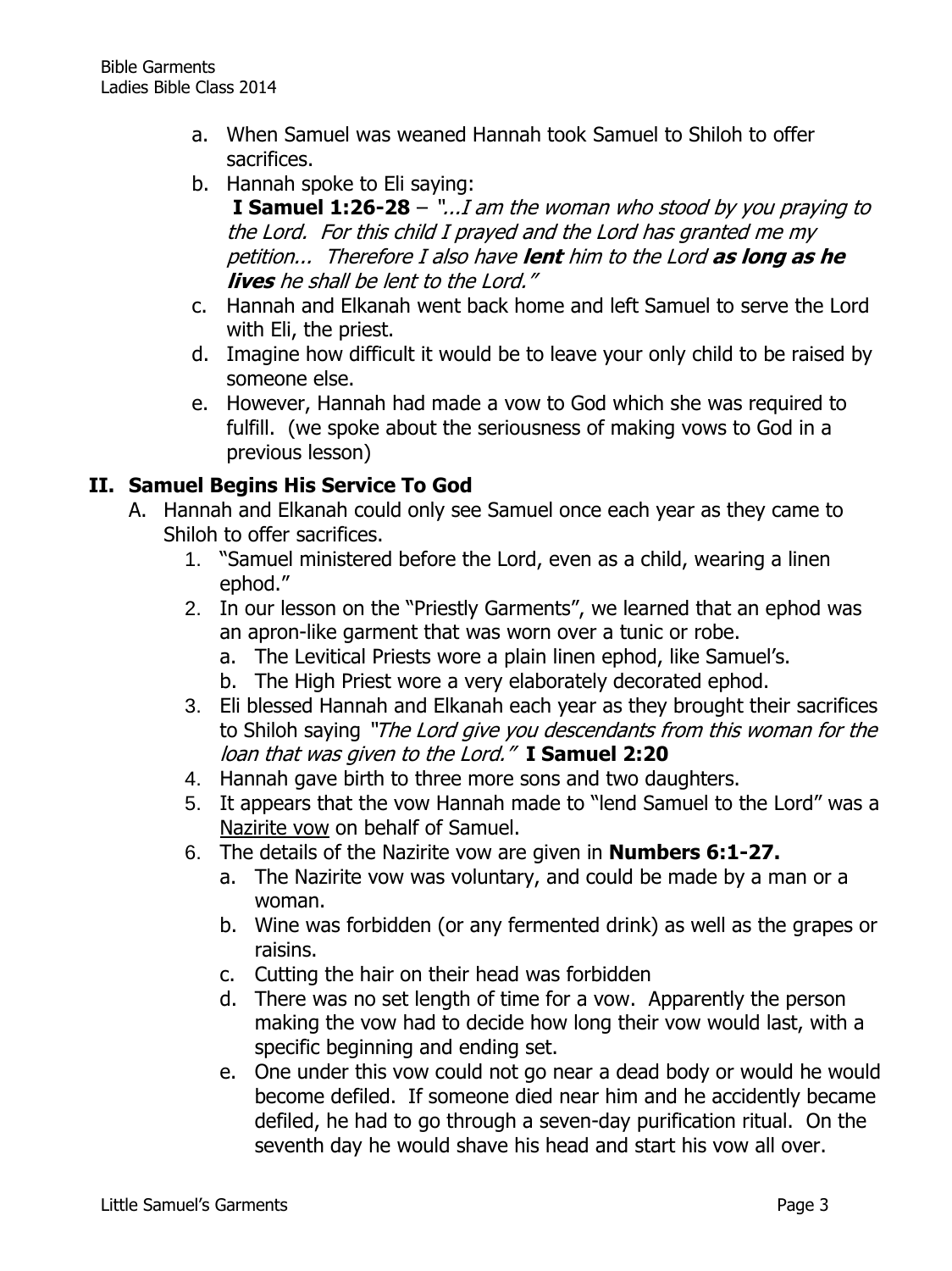- f. When the period of time for his vow was finished, sacrifices had to be offered: 1 male lamb (a burnt offering), 1 ewe lamb (a sin offering) and 1 ram (a peace offering). He would shave his head and place the hair under the ram and burn it with his offering.
- 7. It is interesting to note that Hannah dedicated Samuel to this Nazirite vow for **the rest of his life**.
- 8. Other men in the Bible that we know who were under the vow were:
	- a. Samson Judges 13:5
	- b. John the Baptizer Luke 1:13-17

#### **III. Imagine How Hannah Must Have Felt As She Watched Her Son Become So Influential In The Service Of God.**

- A. Samuel was eligible to serve God as a **Levitical Priest** under the High Priest, Eli, because Samuel was a descendant of the tribe of Levi who were all dedicated to God .
	- 1. The entire lineage of Samuel is given in **I Chronicles 6:33-38**.
	- 2. The sons of Levi were Gershon, **Kohath**, and Merari. Samuel's father, Elkanah was from the family of Kohath. Kohath's sons were: Amram, **Izhar**, Hebron and Uzziel
	- 3. Amram was the father of Moses and Aaron the High Priests had to be in the direct lineage of Aaron.
	- 4. Samuel was from the lineage of **Izhar**, son of Kohath, son of Levi.
- B. Hannah could not have known how Samuel would be used in God's plan.
	- 1. She knew that her son would have been dedicated to God as a Levite, but he would only have served on a rotating schedule while he was between the ages of 25 and 50 years old. (**Numbers 8:23-25**)
	- 2. Hannah vowed that her first born son would be dedicated to God for his entire life and apparently he was to be bound to the Nazirite vow since she specified that "no razor would touch his hair".
- C. Samuel's service to God was elevated far above that which his mother could have envisioned.
	- 1. Samuel was chosen by God to be a **Prophet** when he was still a boy. (**I Samuel 3:20**)
		- a. Samuel heard a voice calling his name three times in the night.
		- b. He thought it was Eli, but Eli said he had not called.
		- c. Eli understood that it was God speaking to Samuel so he instructed Samuel to say "Speak, Lord, for Your servant hears." (**I Samuel 3:9**)
		- d. The first prophecy Samuel received was a warning that God's judgment was about to come to Eli and his evil sons, because Eli did not restrain them.
		- e. This prophecy came to pass when the Philistines attacked Israel and defeated them soundly, even capturing the Ark of God.
		- f. A survivor of the battle returned to tell Eli that his two sons had been killed in the battle and the Ark had been captured by the Philistines. When Eli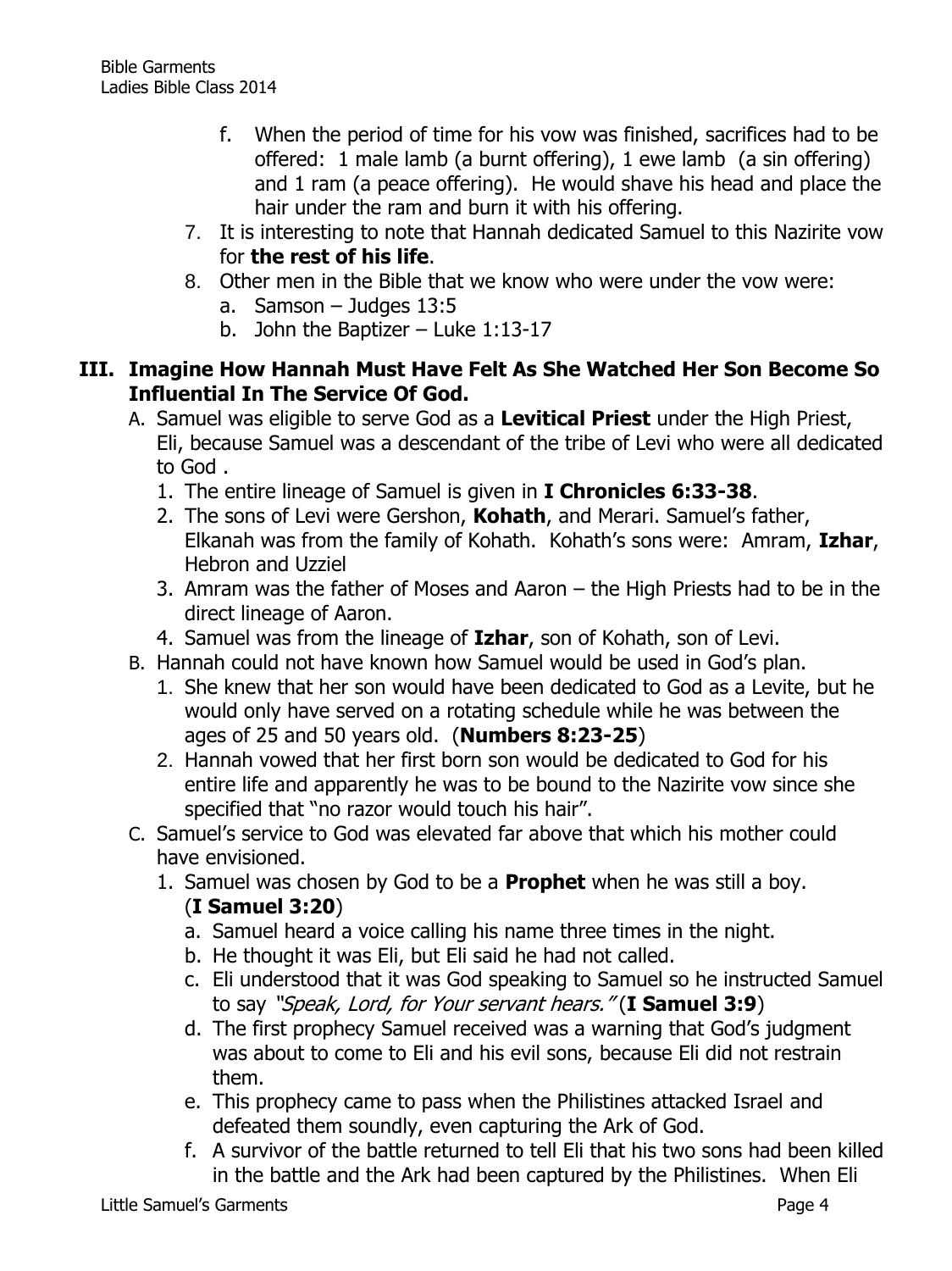heard that the Ark had been captured he fell off his seat backwards and broke his neck. He had been Israel's judge for 40 years.

- g. The Lord struck the Philistines and they suffered in many ways as long as they kept the Ark. The people were even struck with tumors.
- h. They decided to send the Ark and some gold as a "trespass offering" back to Israel on a cart pulled by two cows with calves. The calves were kept behind and the cows were sent off with no driver.
- i. The Philistines said "If the cows come back to their calves, then these tumors are not from the God of Israel, but if they go on to Israel we will know this trouble is from their God."
- j. The cows headed straight to Israel and the Philistines watched them until they entered the border of Israel, then they went home.
- 2. Samuel is first mentioned as a **Judge** in **I Samuel 7:6** after the death of Eli.
	- a. The Ark remained there 20 years and the people lamented to the Lord because the Ark had not been returned to the Tabernacle.
	- b. Samuel told them they had sinned against God and they must confess their sin. So the people followed Samuel's instructions
	- c. Samuel ordered the Israelites to Mizpah where he would pray for them.
	- d. Samuel offered a lamb as a sacrifice and as he did so, the Philistines came near to battle against Israel.
	- e. But the Lord thundered with a loud thunder upon he Philistines and so confused them that they were overcome and the men of Israel pursued them and drove them back.
	- f. The hand of the Lord was against the Philistines all the days that Samuel served God.
	- g. Samuel judged Israel from his home town of Ramah where he had built an altar to the Lord.
- 3. Of course, Samuel was a **Levitical Priest** because he was an ancestor of Levi. This is evident because he was qualified to offer burnt offerings.
	- a. After the Ark of God was captured by the Philistines, it stayed at the home of Abinadab for twenty years.
	- b. When the people approached Samuel about bringing it back to the Tabernacle, Samuel "If you return to the Lord with all your hearts, then put away the foreign gods and the Ashtoreths from among you and prepare your hearts for the Lord, and serve Him only; and He will deliver you from the hand of the Philistines." (**I Samuel 7:3-4**)
		- 1) The people followed the instructions of Samuel and tore down the foreign idols.
		- 2) They fasted and confessed that they had sinned against God.
		- 3) Then Samuel offered a lamb as a burnt offering to the Lord.
	- c. Later when Israel demanded a king and Saul was anointed as the first king of Israel, he was facing the Philistine army of 30,000 with only 2,000 in his army. (**I Samuel 13**)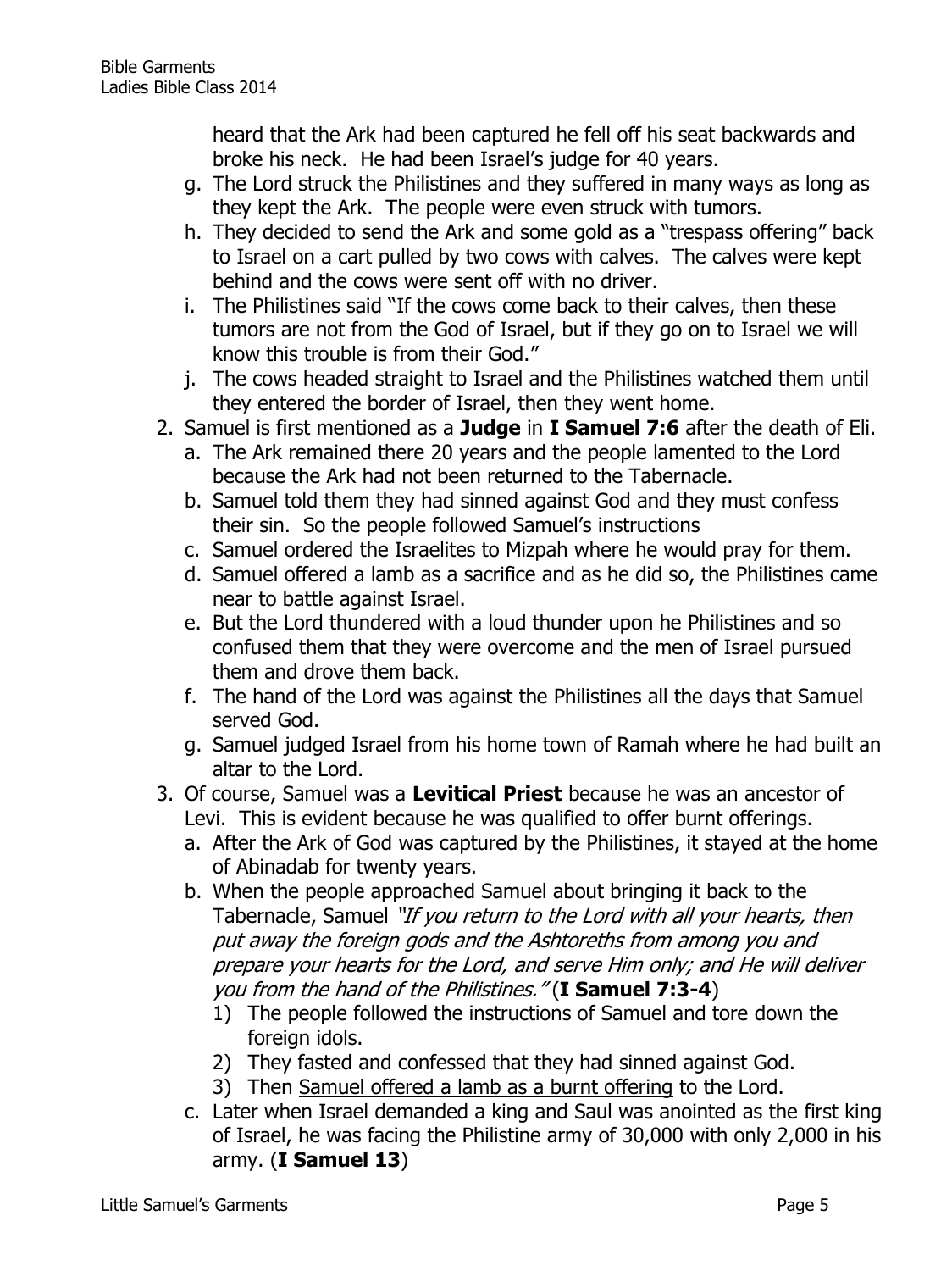- 1) Saul's army was afraid and began to dessert.
- 2) Saul was waiting for Samuel to come to offer a sacrifice as a way of seeking God's blessing on the battle.
- 3) When Samuel didn't come for seven days, Saul decided to offer the burnt offering himself.
- 4) Samuel arrived just as Saul had finished with the burnt offering and he said to Saul, "You have done foolishly. You have not kept the commandment of the Lord your God." This commandment he was regarding the consecration Priests and Levites, who were the ones. qualified to offer burnt offerings to the Lord.
- 5) Samuel was qualified through his lineage from Levi and Saul was not qualified since he was from the tribe of Benjamin. (**I Samuel 9:1-2**)

#### **IV. As Hannah Dedicated Her Son To The Lord, She Understood That Her Influence On Him Would Be Limited.**

- A. Her love for God was made evident in her prayer when she promised to give her son to the service of God all the days of his life"
	- 1. When Hannah received a son in answer to her prayer, it must have increased her faith enormously.
	- 2. It is logical to believe that Hannah continued to pray for her son after his birth and all during his life as he served God.
	- 3. The only way she was able to show her love and to encourage her son in his work was to provide a new coat each year as she came to worship and sacrifice to God each year.
	- 4. No doubt that coat served as a constant reminder to Samuel of the dedication of his parents to God and only added to the teaching he received from Eli.
- B. The biggest responsibility of any parent still today is to find ways to continually encourage our children and grandchildren in the faith and service to God.
	- 1. Nothing our children ever accomplish will ever be as important as their spiritual strength and faithfulness to God.
	- 2. Of course we want our children to be educated and to find honorable and productive careers to support their families.
		- a. What eternal benefit will their worldly accomplishments provide them?
		- b. Jesus reminded us of this in **Matthew 16:26** "For what profit is it to a man if he gains the whole world, and loses his own soul? Or what will a man give in exchange for his soul?"
	- 3. If we can only teach our children and grandchildren that making the will of God our primary priority, then they will be rewarded with the things they need in life.
		- a. **Matthew 6:20-34** "...lay up for yourselves treasures in heaven, where neither moth nor rust destroys and where thieves do not break in and steal. <sup>21</sup> For where your treasure is, there your heart will be also."